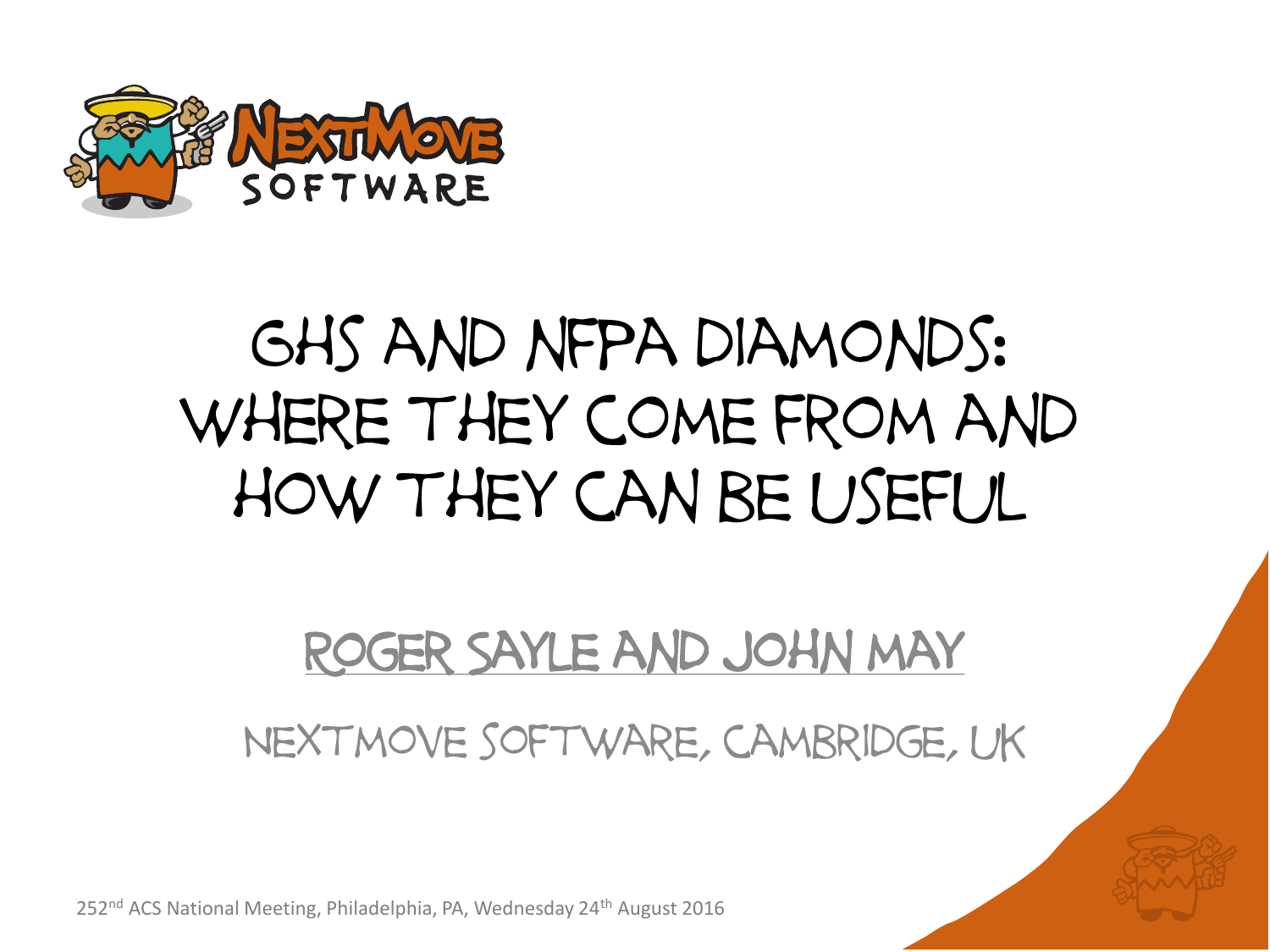# Our user use case

- We're interested in analyzing reactions in electronic lab notebooks (ELNs) to identify potential hazards.
- Our typical end-users are medicinal chemists in the pharmaceutical industry.
- This particular use case has some similarities and some differences with iRAMP's academic class room audience, or large-scale process development chemists.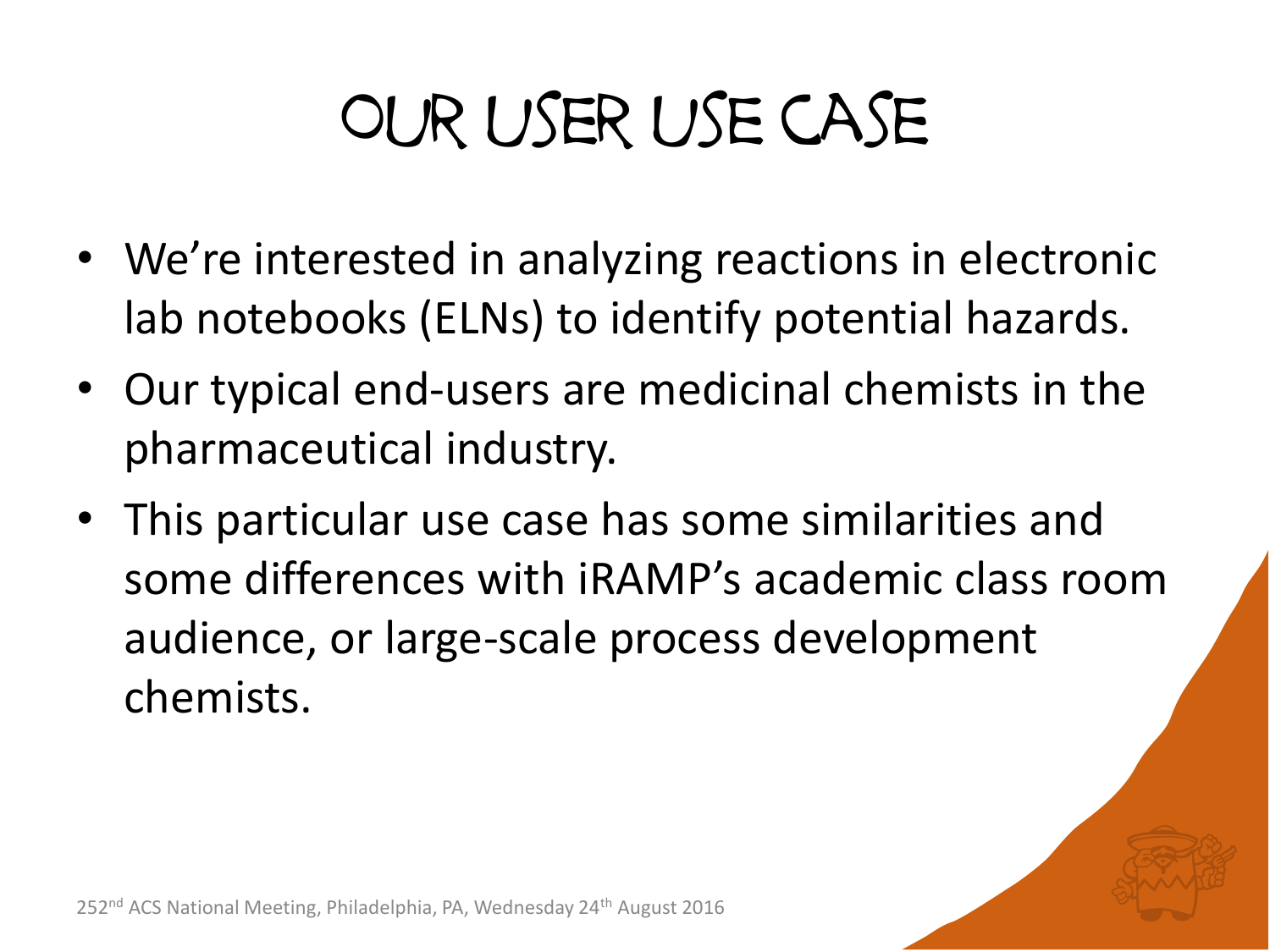# Challenge #1: significant risk

- A primary challenge in hazard alerting is identifying the type and severity of risks to report to users.
	- If medical advice is needed, have product container at hand.
	- Keep out of reach of children.
	- Read label before use.
	- Do not pierce or burn, even after use.
	- Do not eat, drink or smoke when using this product.
	- Do not get in eyes, on skin or on clothing.
	- Avoid contact during pregnancy/while nursing.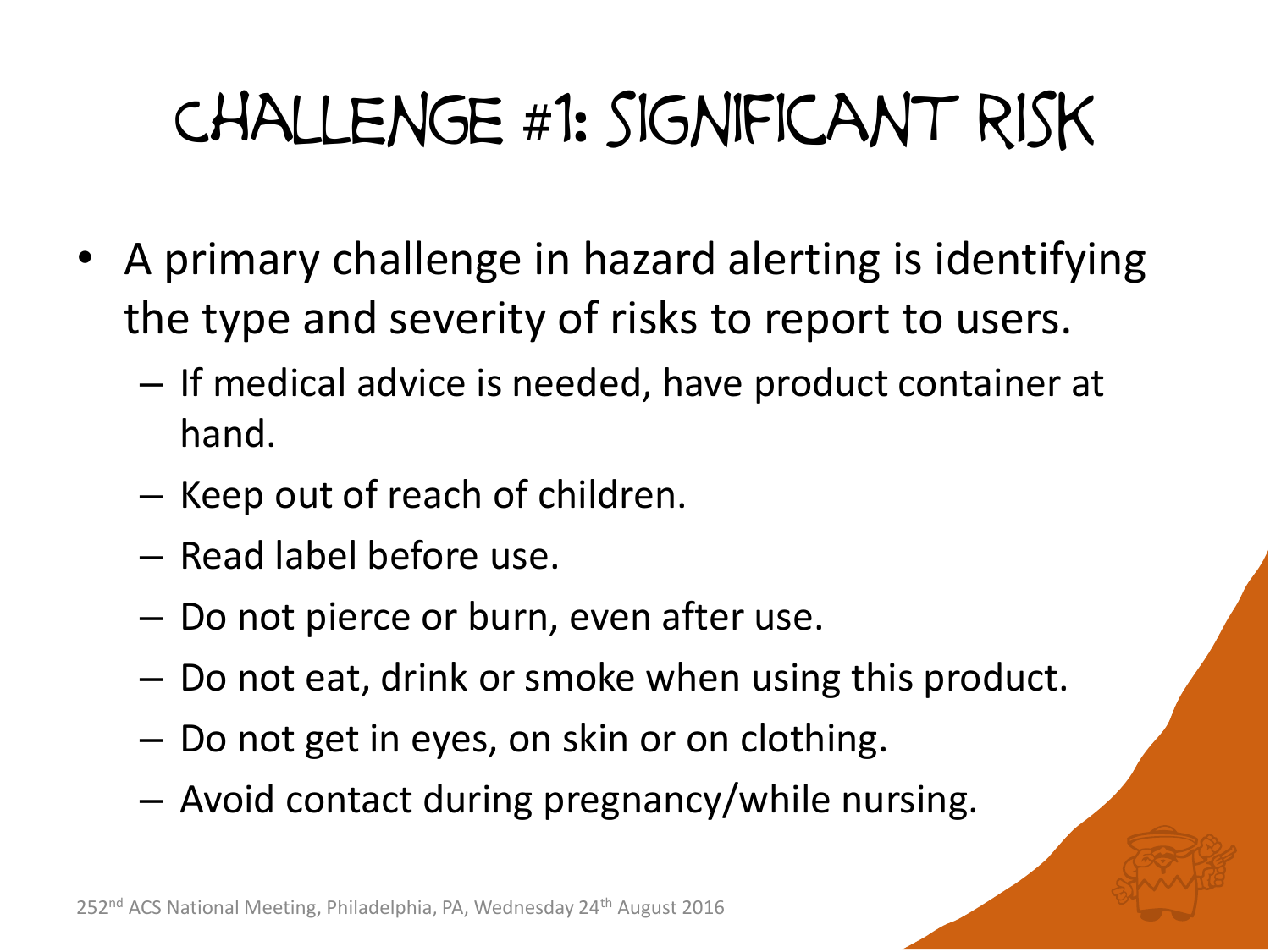#### Bretherick's: 1,3-dinitrobenzene

• Accidents involving maintenance of railway tankers are probably not relevant at the laboratory scale.

A vessel containing dinitrobenzene for drying, after washing out styphnic and picric acid by products in alkali, retained a heel of some hundreds of litres, with a residue of rust, after emptying. This was cleaned out with low pressure steam at 130°C every two years. During cleaning, the tank burst and burnt out. It was supposed that residual nitrophenol salts had accumulated on the rust, which was shown to thermally sensitise them, and deflagrated, initiating the dinitrobenzene.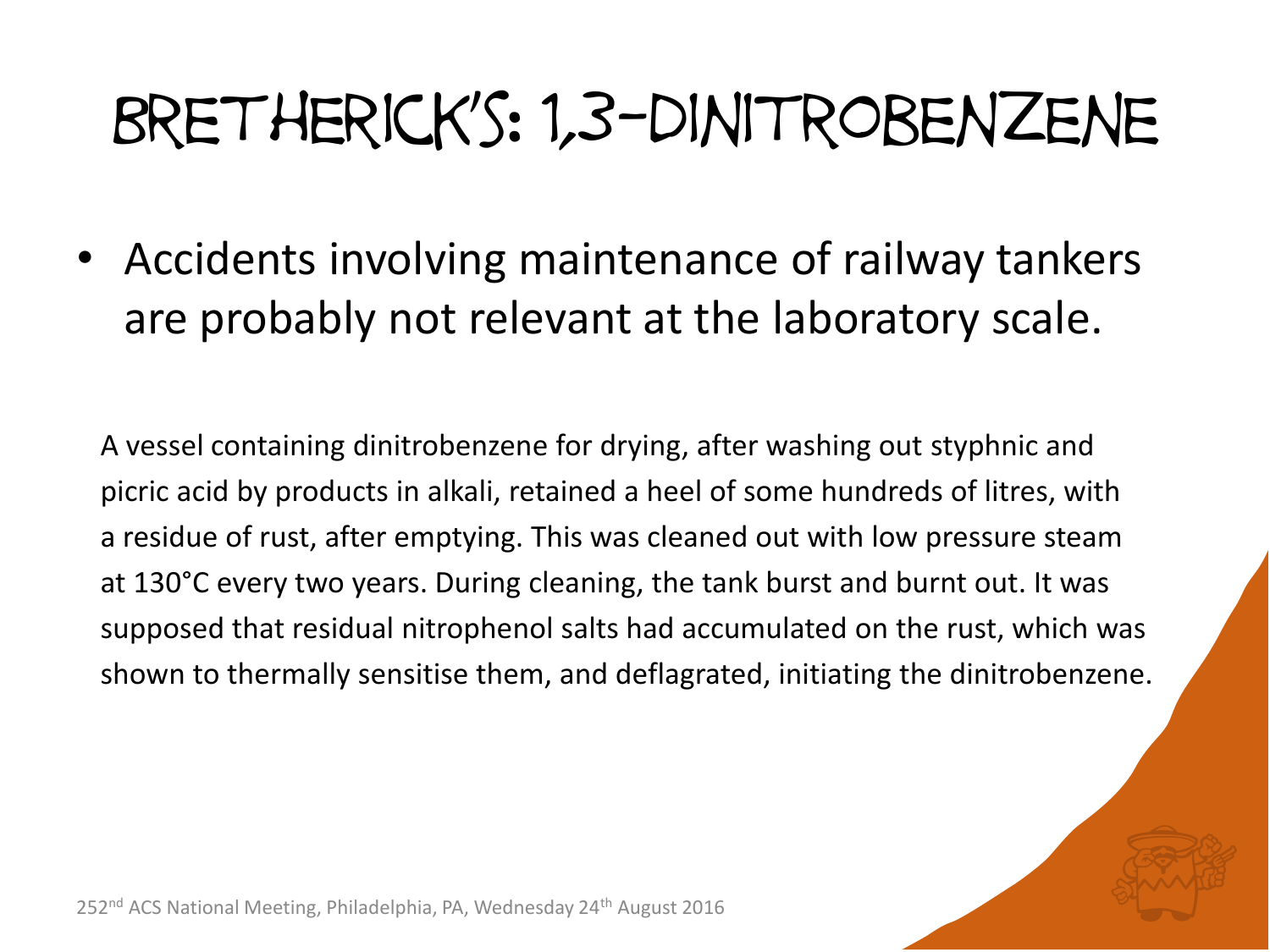## Derek lowe vs. common sense

• "**Ignorance is No Defence:** In A Chemistry Lab, What you don't know really can hurt you", by Derek Lowe, *Chemistry World*, 14th January 2015.

https://www.chemistryworld.com/opinion/ignorance-is-no-defence/8150.article

- Lists as hazardous both:
	- 1. Dimethylmercury
	- 2. 1-methyl-4-phenyl-1,2,3,6-tetrahydropyridine (MPTP)
- The exposure risks of each are not really comparable:
	- 1. Hazardous when handling even with gloves.
	- 2. Hazardous if injected intravenously.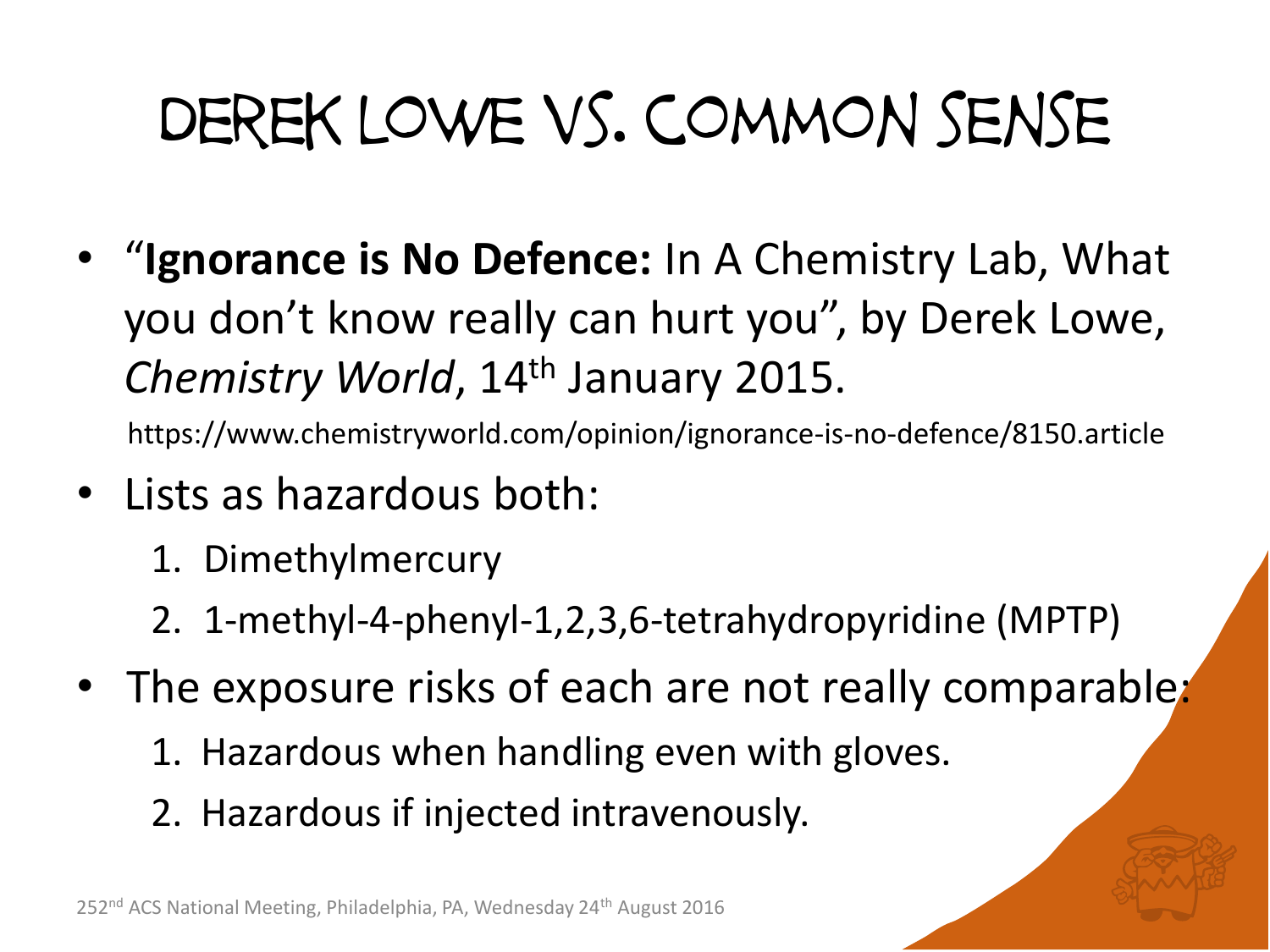#### ghs pictograms are not enough

- Unfortunately, GHS labels are insufficient.
- Both methanol and dimethylmercury are labelled with warnings indicating toxic and health hazard if swallowed or exposed to skin respectively.

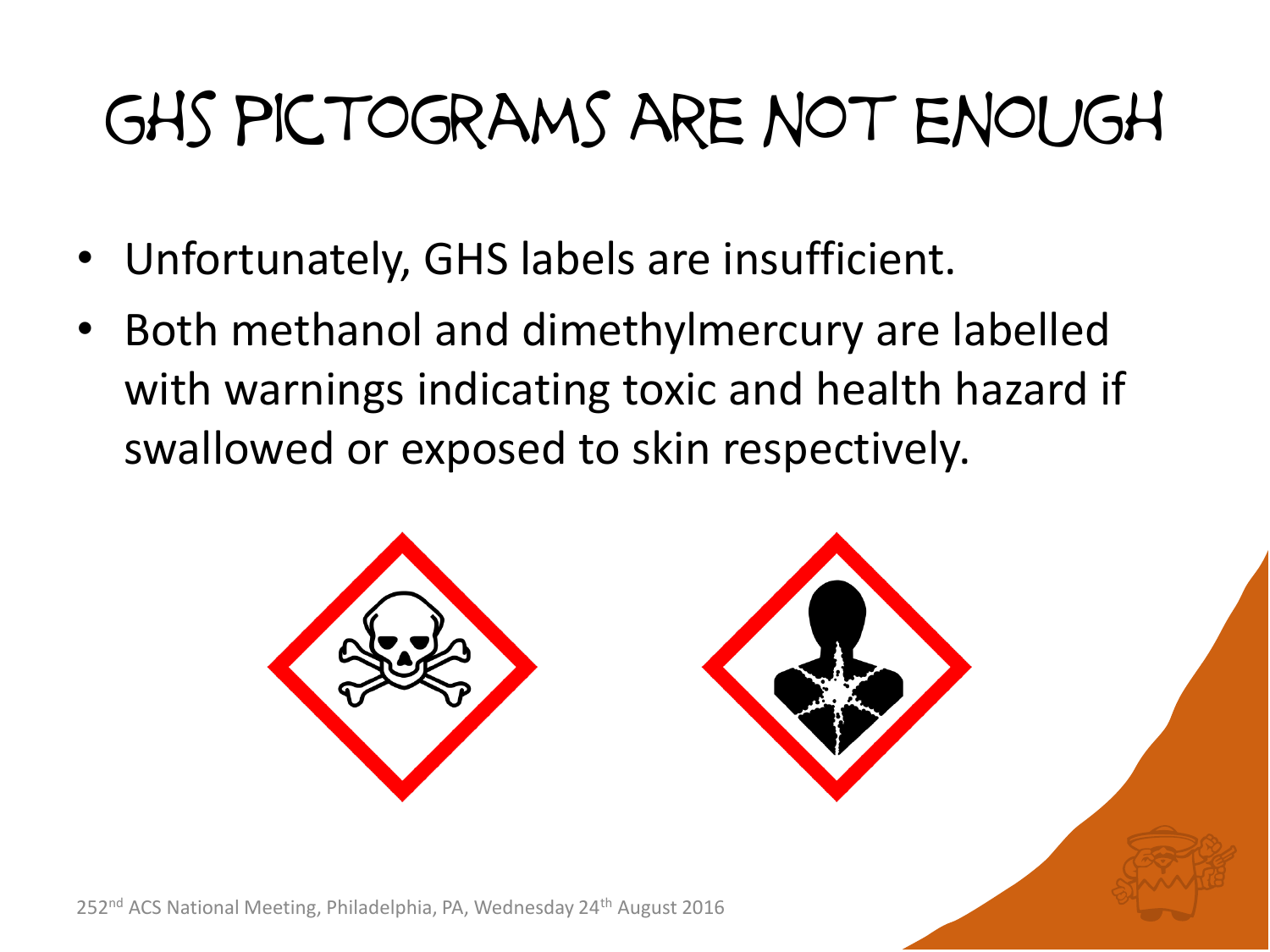#### Solution #1: ghs/nfpa category

- The solution adopted by several pharmaceutical customers is to only alert on GHS category 1 or NFPA category 4 hazards (by default).
- These reflect unanticipated hazards.
	- Unstable explosive, and explosive vs. fire hazard/may explode in fire.
	- Extremely flammable gas (H220) vs Flammable gas (H221)
	- Extremely flammable liquid (H224) vs Flammable liquid (H225)
	- Fatal if inhaled (H330)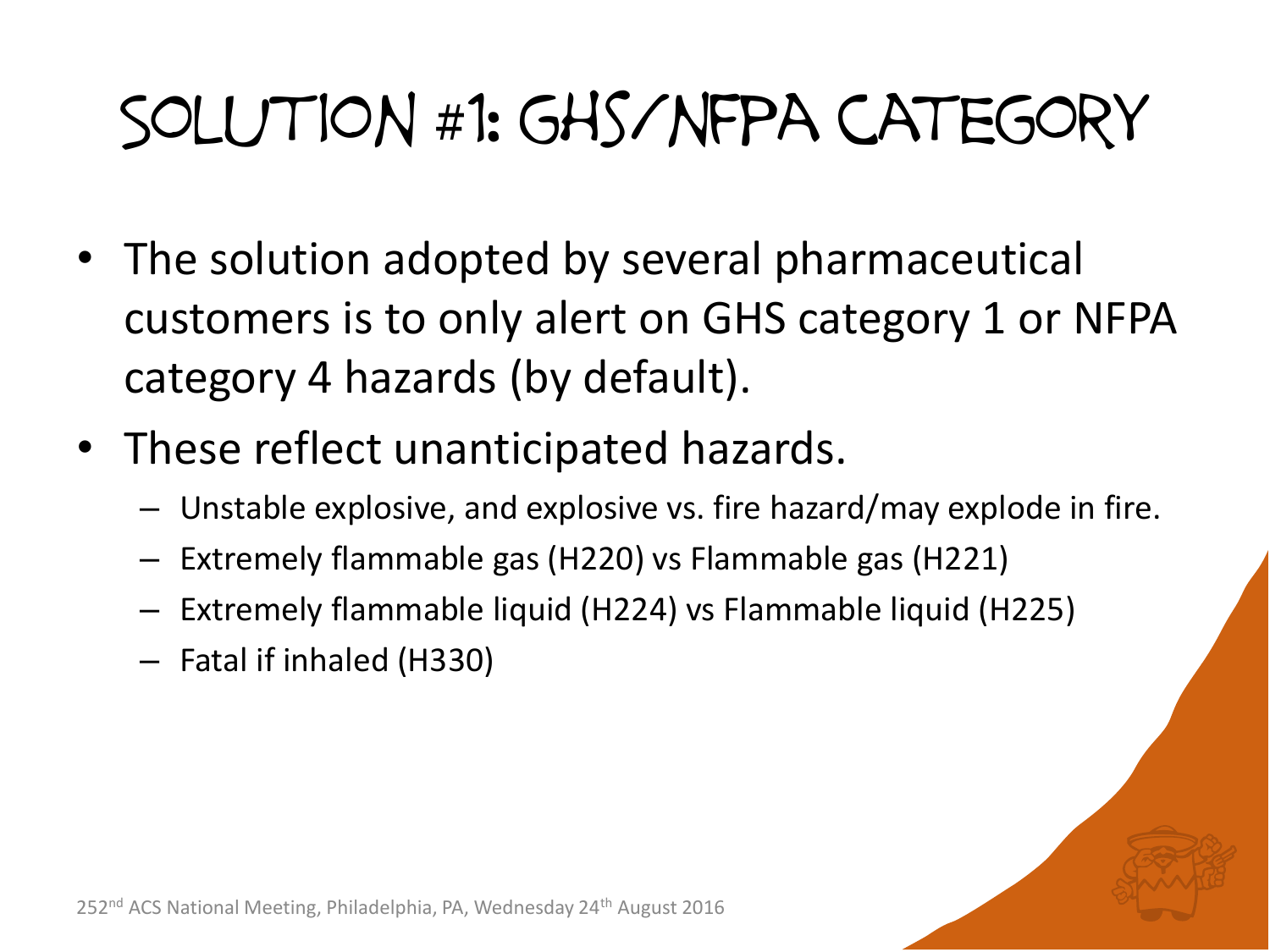#### H280: irrelevant to pubchem?

- Hazard code H280 is "Contains gas under pressure; may explode if heated".
- This warning concerns the container that a product may shipped in, and isn't a fundamental hazard of the chemical itself.
- Any gas at 200 kPa (i.e. in a gas cylinder) has this hazard.
- Currently, 88 PubChem CIDs have this "feature", including CID 1119 (Sulfur dioxide).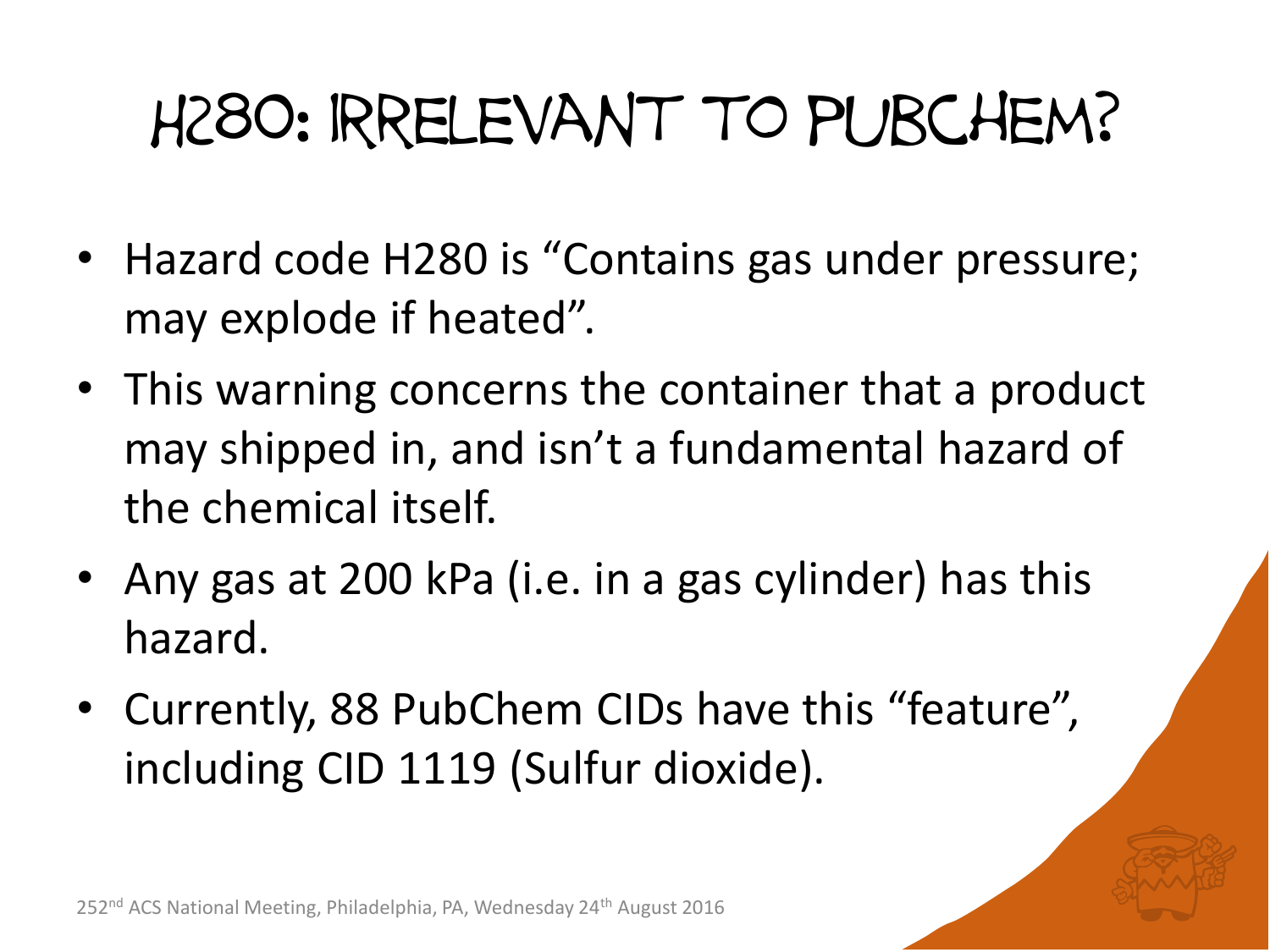#### Challenge #2: data coverage

- Unfortunately, SDS/MSDS data sheets exist for a very small fraction chemicals.
- Of the 91M compounds in PubChem, Safety information is available for 11487 (~0.01%), and GHS information for 5060 (~0.006%).
- Additionally, unlike high-school and undergraduate practicals, pharmaceutical medicinal chemistry R&D produces previously unsynthesized compounds.
- It's important to check reactants **and** products.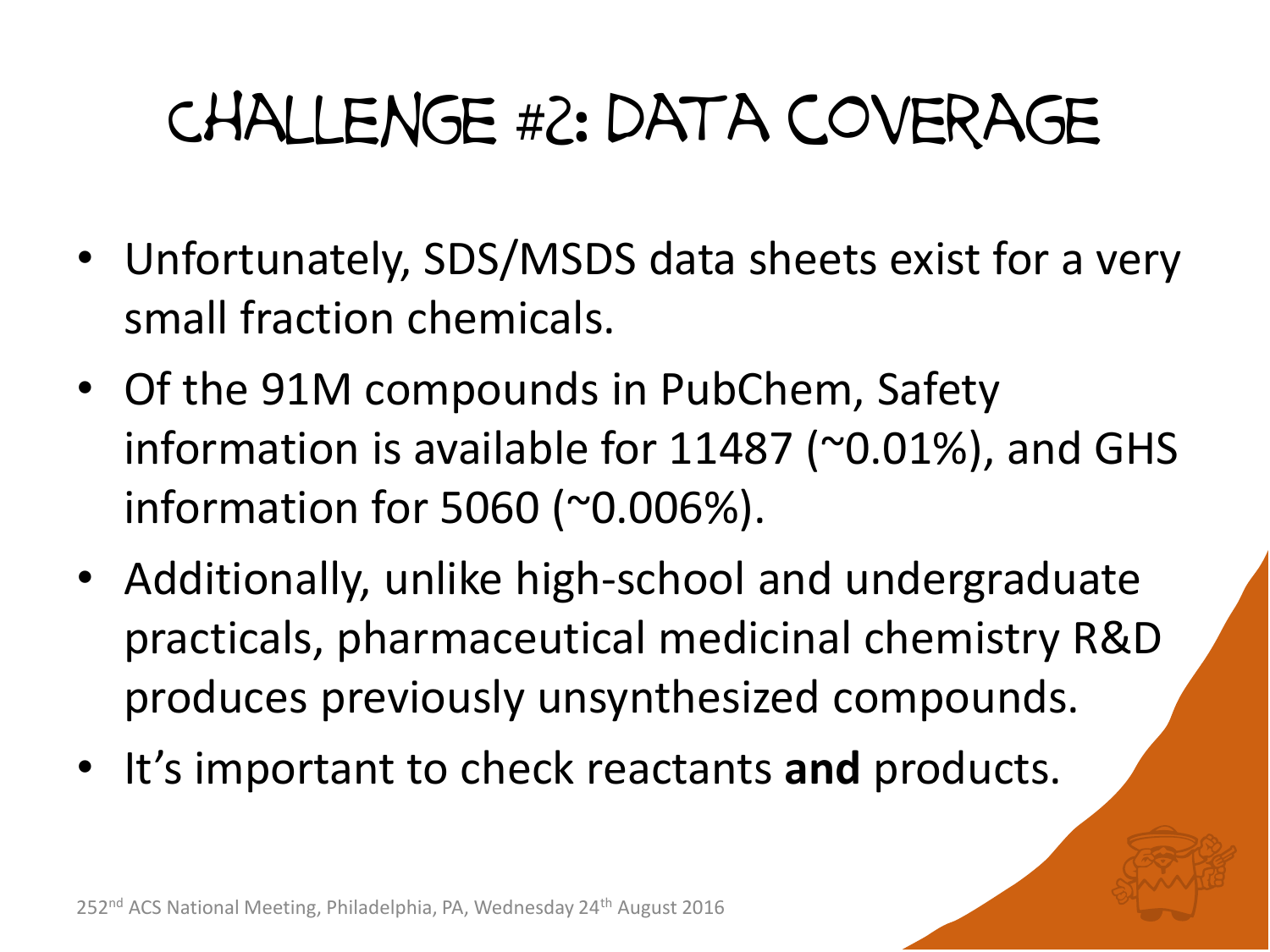## Evolution of Hazard alerting

- 1. Chemical Compound/Substance (MSDS) Lookup
	- 1a. Exact name/MFCD/Synonym comparison
	- 1b. Name-to-structure canonical match (spelling correction)
	- 1c. Normalized representation (InChI) match
- 2. Chemical Incompatibility Lookup
- 3. Substructure Patterns
- 4. Chemical Class Incompatibility
- 5. Reaction Mechanism Recognition
- 6. Physical Property Thresholds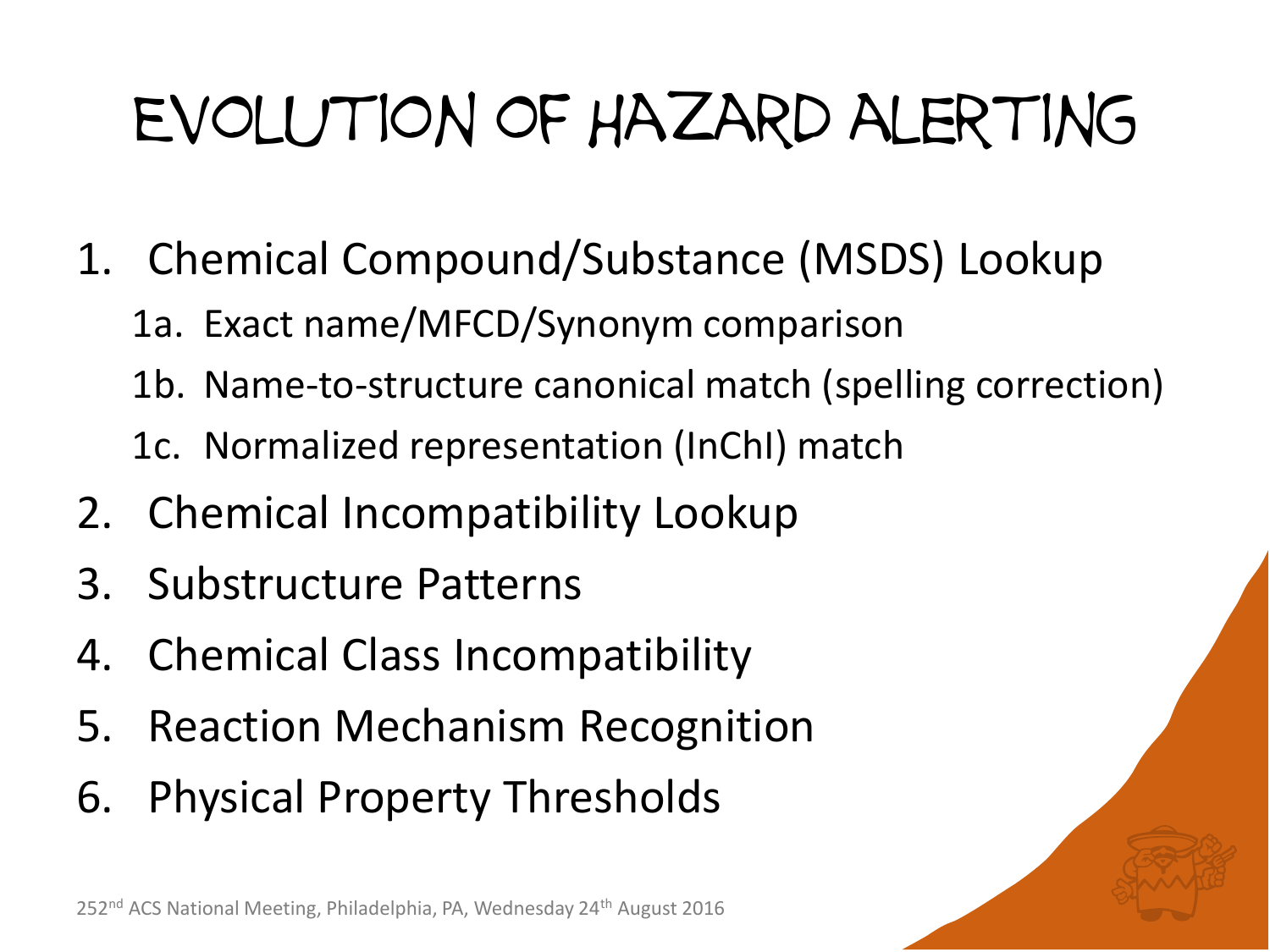#### Solution #2: deriving categories

- GHS and NFPA categories are (mostly) derived from physical properties measured by experimental testing and legally mandated thresholds.
- These may also be looked up in a database or calculated algorithmically to categorize/triage compounds.
- Flor A. Quintero, Suhani J. Patel, Felipe Muñoz and M. Sam. Mannan, "**Review of Existing QSAR/QSPR Models Developed for Properties used in Hazardous Chemicals Classification System**", *Industrial and Engineering Chemistry Research*, Vol. 51, pp. 16101-16115, 2012.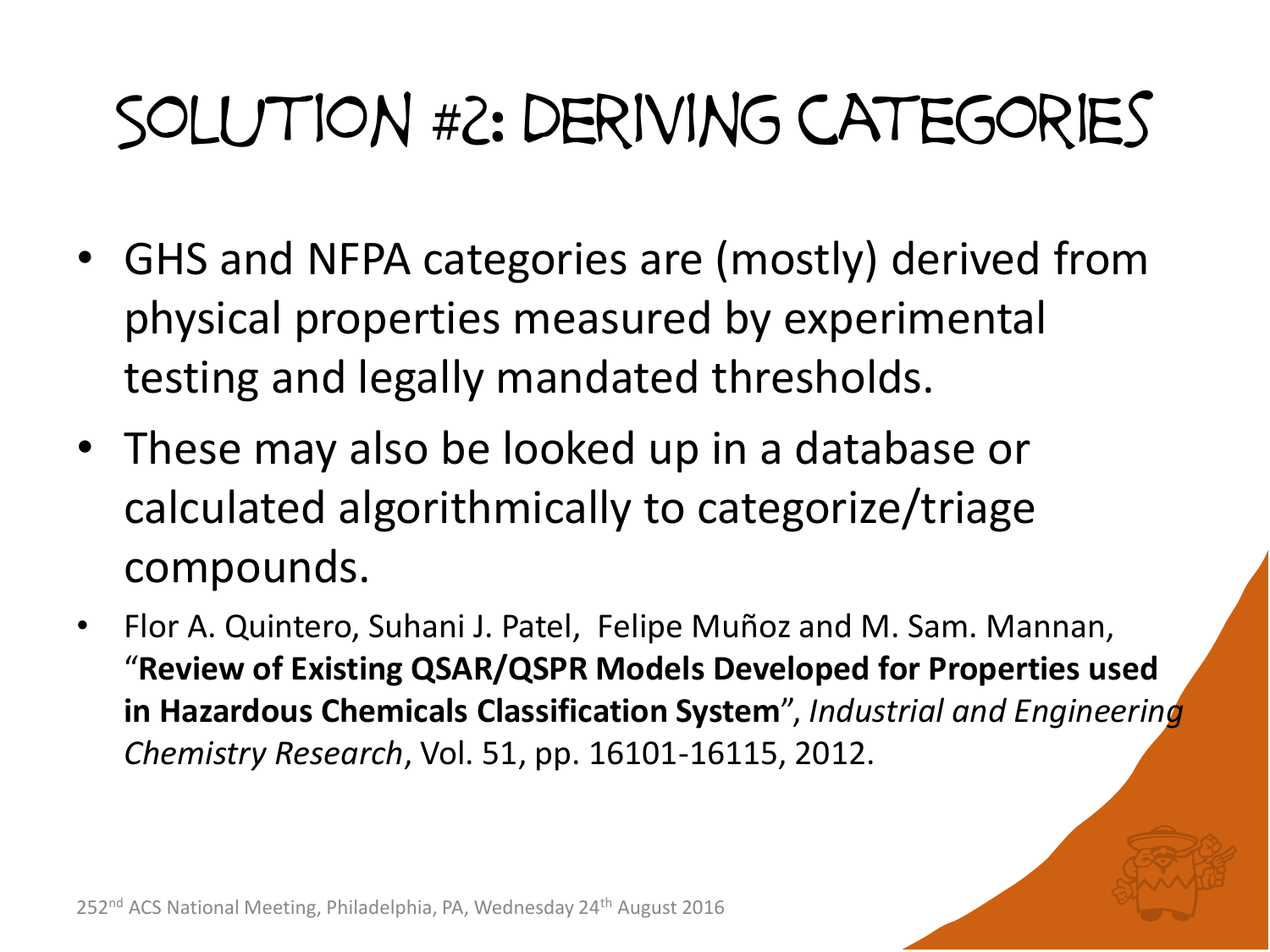#### Effectively Adding ghs diamonds



252<sup>nd</sup> ACS National Meeting, Philadelphia, PA, Wednesday 24<sup>th</sup> August 2016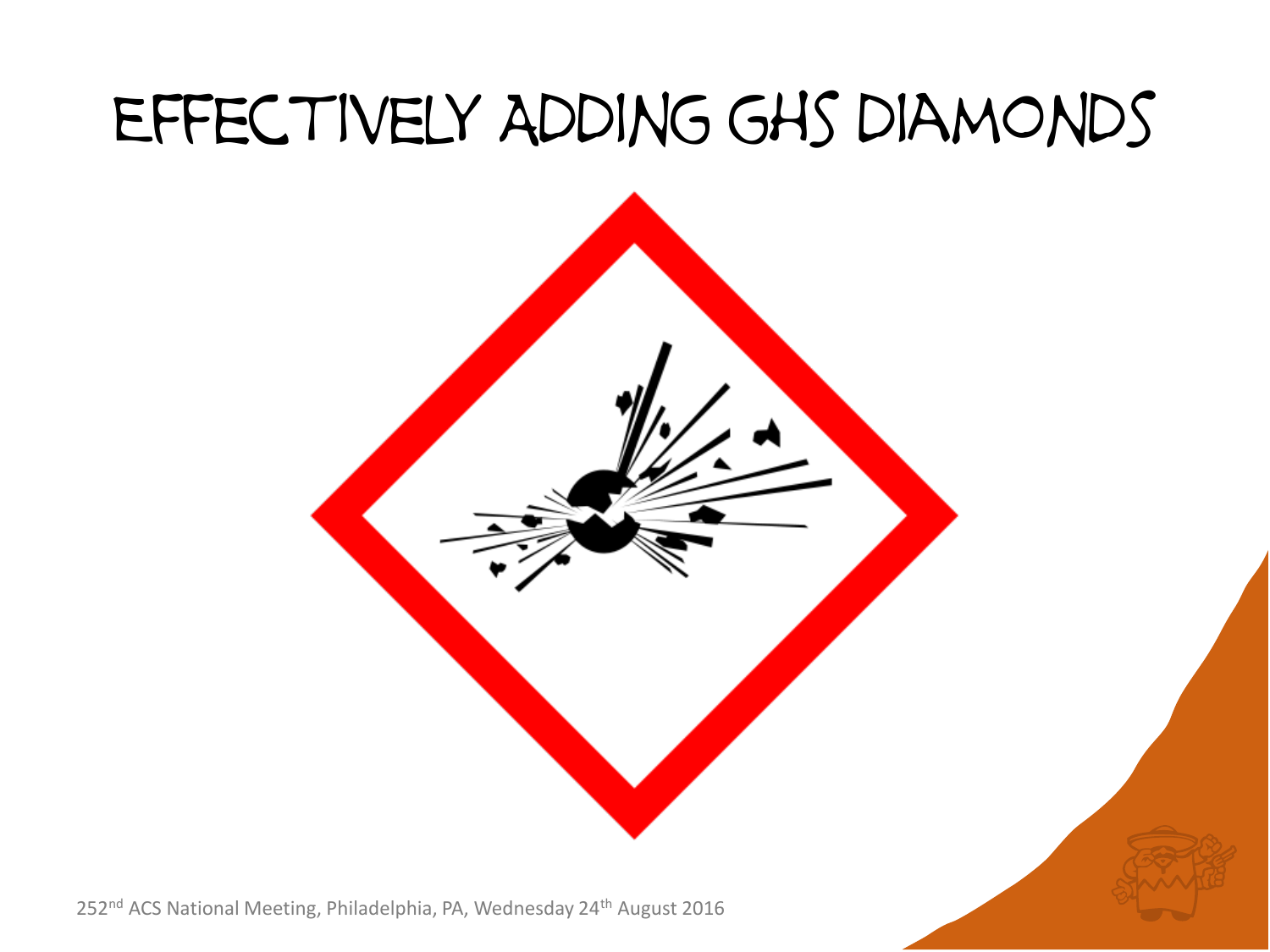#### Case study #1: h224

- GHS hazard H224 is "Extremely flammable".
- The logic for this categorization is:
	- Flash point <  $23^{\circ}$ C and boiling point  $\leq 35^{\circ}$ C = H224 (1)
	- Flash point < 23°C and boiling point > 35°C = H225 (2)
	- Flash point  $\geq$  23°C and  $\leq$  60°C = H226 (3)
	- Flash point  $> 60^{\circ}$ C = (4)
- Hence trans-2-pentene (SIAL 111260) which has a NIST reported boiling point of  $36.25 \pm 0.5$  °C (NIST Webbook) can't possibly be H224.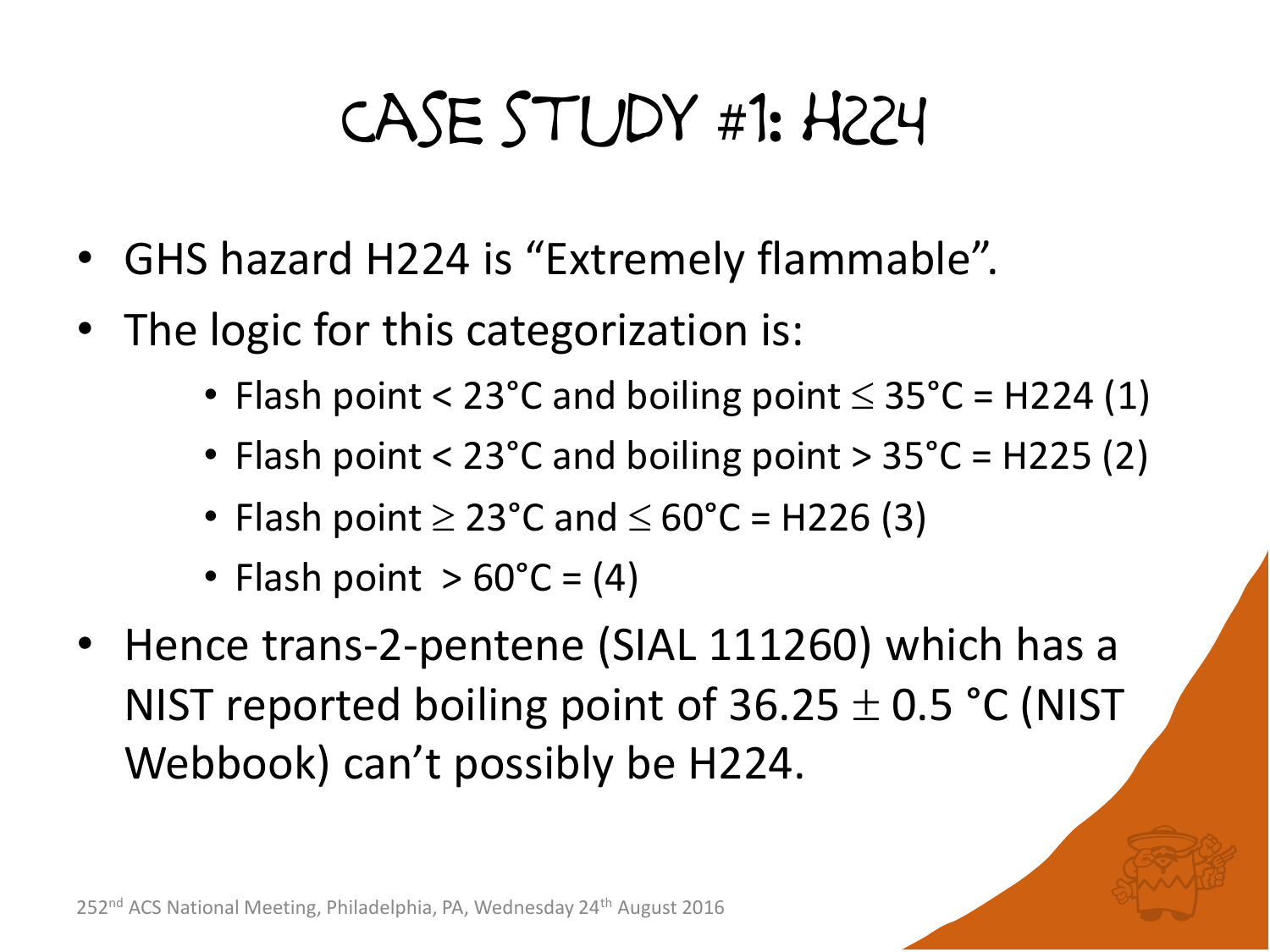#### Fighting city hall: 2-pentene

From: [EURMsds@sial.com](mailto:EURMsds@sial.com) Date: 9<sup>th</sup> July 2015 03:03 Re: Fw: ProdSafety\_Request – United Kingdom Dear Mr Sayle,

Thank you very much for your request. Our classification of CAS 646-04-8 as H224 (extremely flammable) is based on an in house measurement (boiling point/range 35- 36°C). Unfortunately this test result was only considered for classification but has not been shown on our SDS / website. I have corrected this with respect to the SDS (new version is attached). I have also forwared a request to the department responsible for our website to change the boiling point range on our website as soon as possible.

We apologise for any inconveniences caused. Kind regards,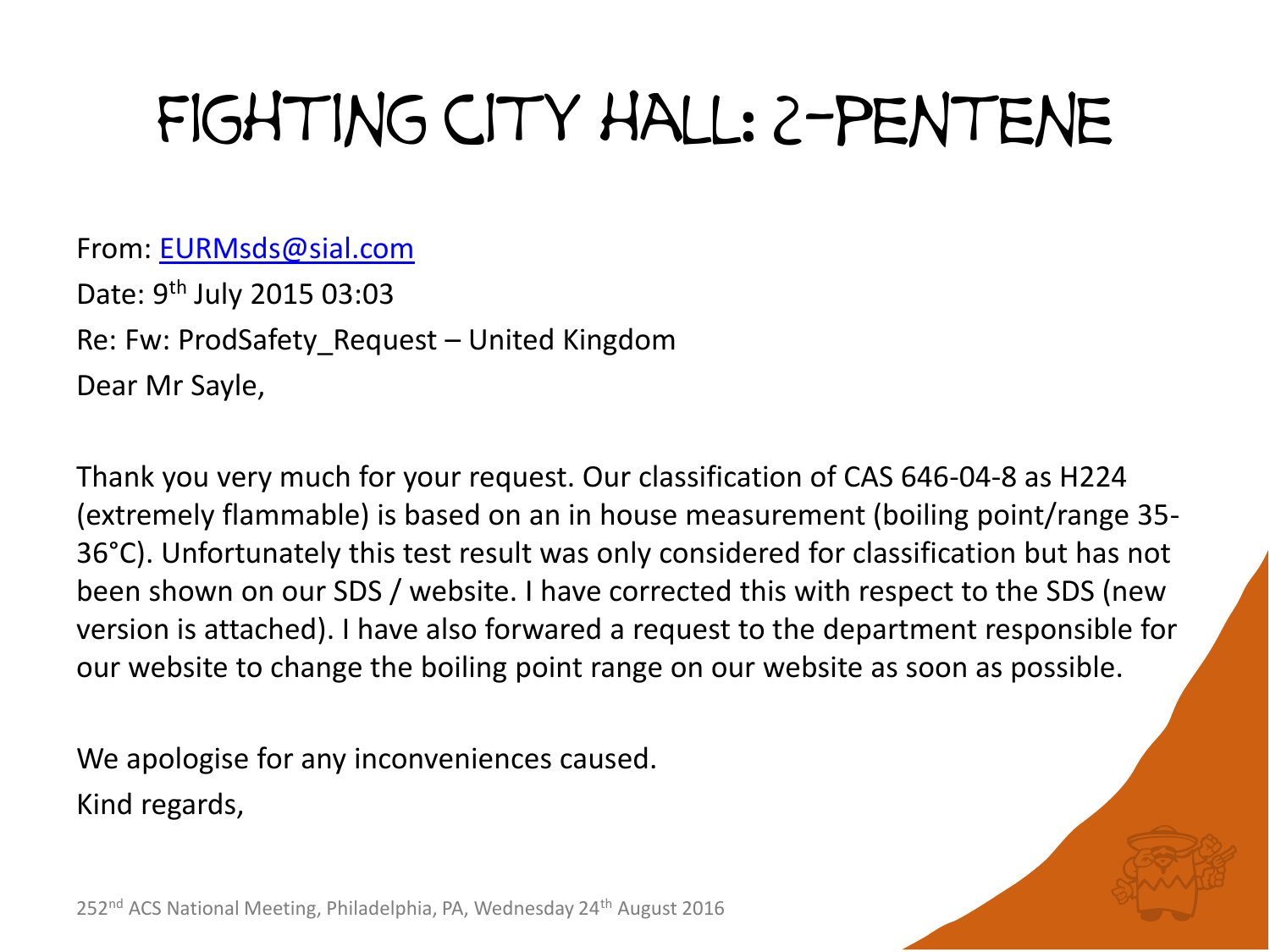#### Case study #2: h330

- GHS hazard H330 is "Fatal if inhaled".
- Applicable to poison gasses such as phosgene.
- The set of gasses is finite, but this categorization is also to vapours, dusts and mists.
- This categorization is based on  $LC_{50}$  in ppm/V.
- A surprise discovery was that the natural product Aconitine (MW ~646) is categorized as H330, even though used therapeutically, and no reported  $LC_{50}$ .
- It turns out this categorization is required by law!?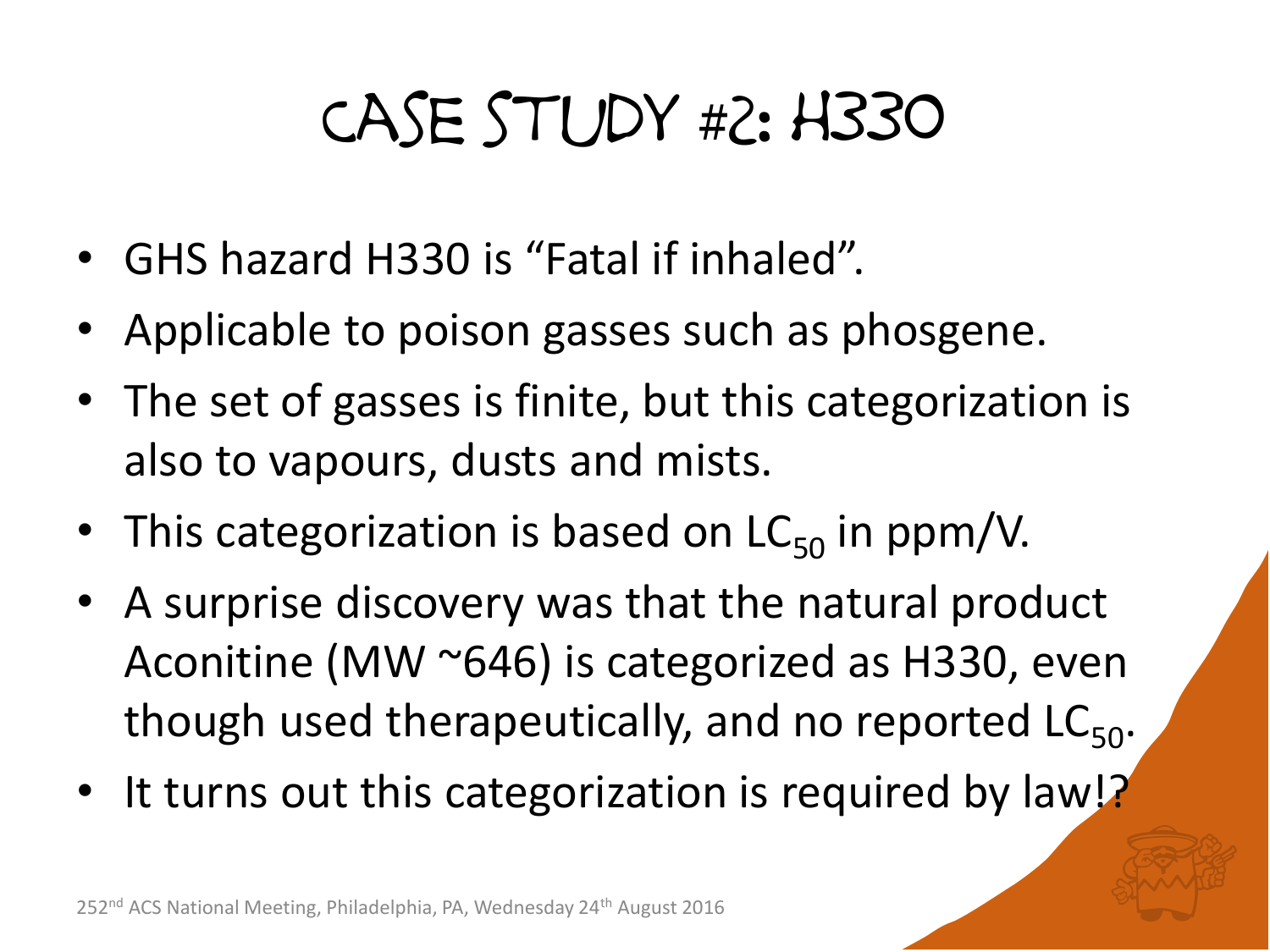#### aconitine

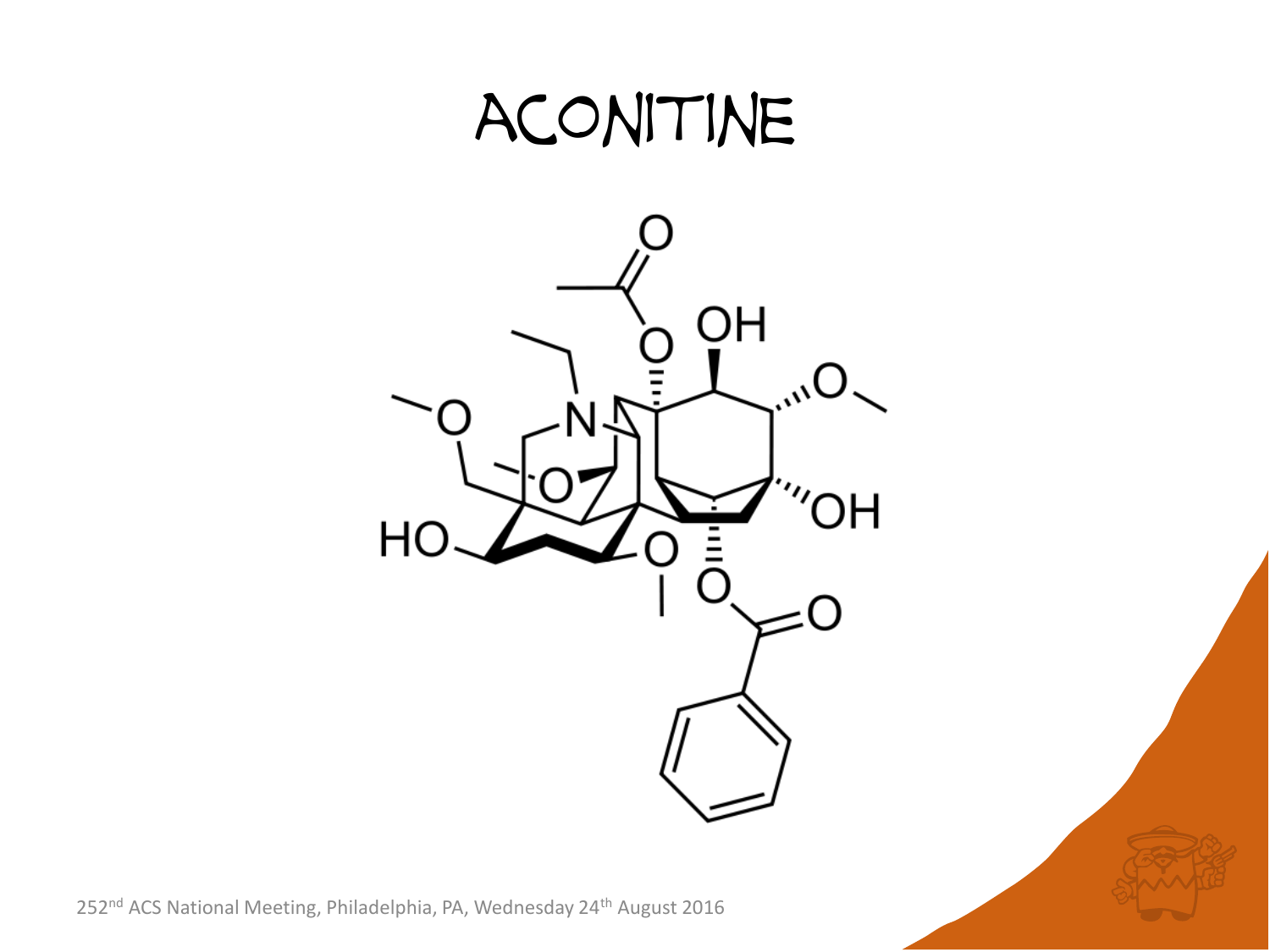## Energetic substructures

- UN recommendations on "Transport of Dangerous Goods" lists the following function groups as being associated with explosive properties:
	- **C-C unsaturation**: Acetylenes, acetylides, 1,2-dienes.
	- **C-Metal, N-Metal**: Grignard reagents, organo-lithium compounds.
	- **N-N**: Azides, aliphatic azo compounds, diazonium salts, hydrazines, sulfonylhydrazides.
	- **O-O**: Peroxides, ozonides.
	- **N-O**: Hydroxylamines, nitrates, nitro compounds, nitroso compounds, N-oxides, 1,2-oxazoles.
	- **N-Halogen**: Chloramines, fluoramines.
	- **O-Halogen**: Chlorates, perchlorates, iodosyl compounds.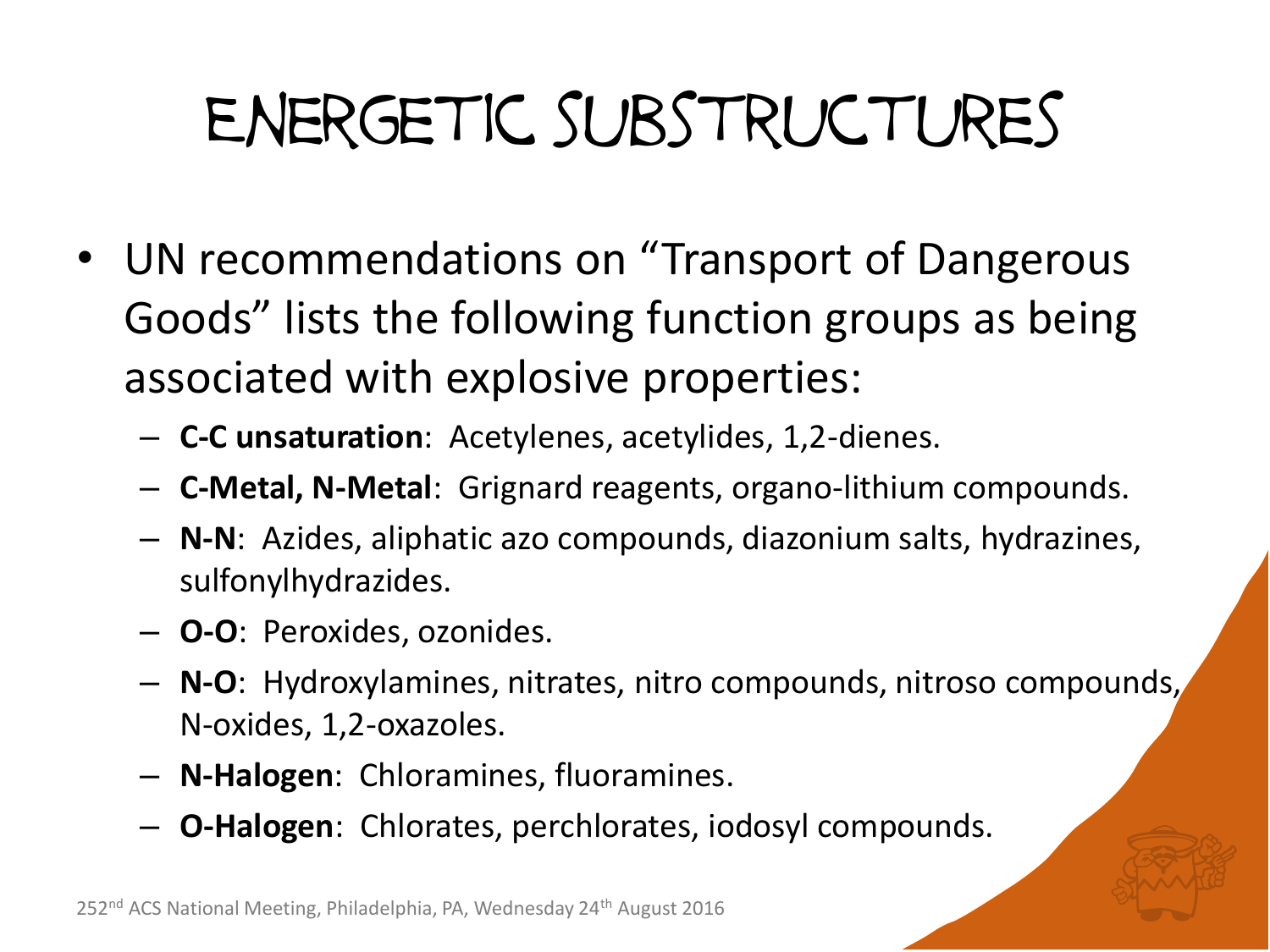#### Oxygen balance

• Oxygen Balance (OB%) is used to indicate the degree to which an explosive can be oxidized.

• 
$$
OB\% = \frac{-1600}{Mol.wt. of compound} \times (2X + \left(\frac{Y}{2}\right) + M - Z)
$$

- $X =$  number of carbon atoms
- $-$  Y = number of hydrogen atoms
- $-$  Z = number of oxygen atoms
- $-M$  = number of metallic atoms
- TNT  $(C_7H_5N_3O_6)$  has MW of 227.1 and OB of -74%.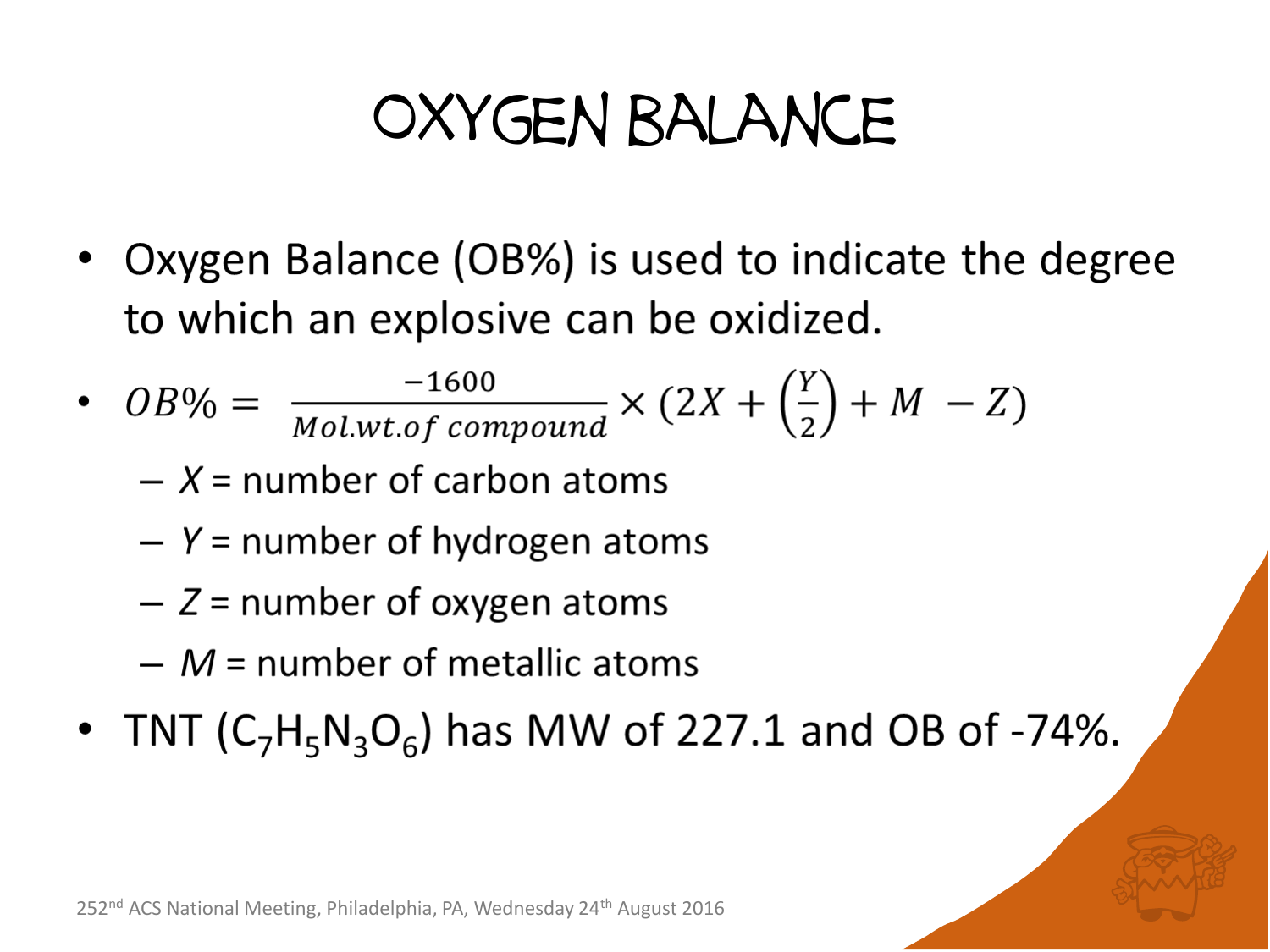#### Example: trinitrotoluene (TNT)

- Decomposition
	- $-C_7H_5N_3O_6 \rightarrow 2.5H_2O + 1.75CO_2 + 5.25C + 1.5N_2$  $H_f=-63.2 \rightarrow H_f=2.5*-240.6+1.75*-393.5=-1290.12 kJ/mol$  $ΔH<sub>d</sub> = -1226.92$  kJ/mol
- Combustion
	- $-C_7H_5N_3O_6 + 5.25O_2 \rightarrow 2.5H_2O + 7CO_2 + 1.5N_2$  $H_f=-63.2 \rightarrow H_f=2.5*-240.6+7*-393.5=-3356kJ/mol$  $ΔH<sub>c</sub> = -3292.8$  kJ/mol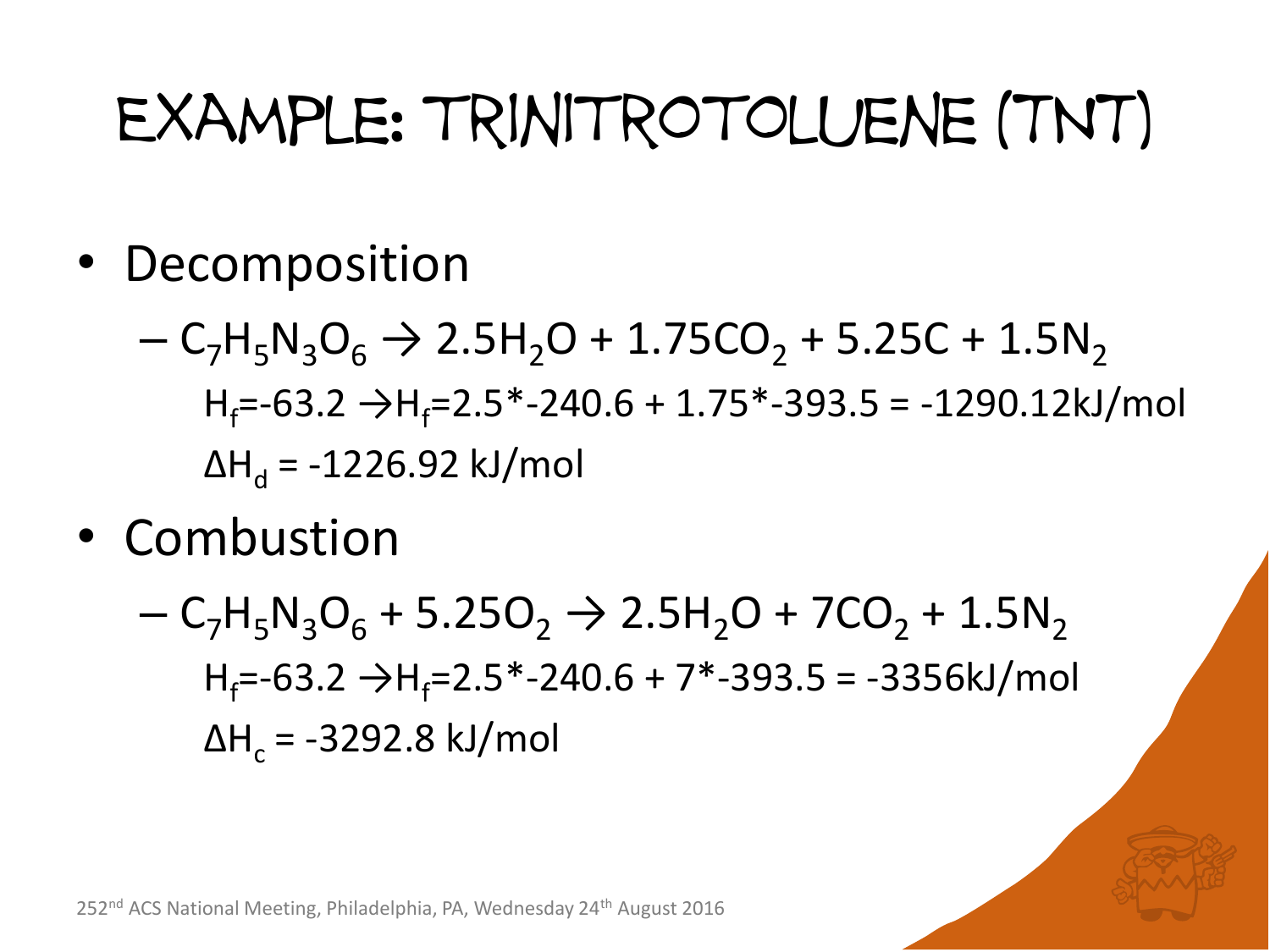#### Setting thresholds

- The "Guidelines for Chemical Reactivity Evaluation and Application to Process Design" by the Center for Chemical Process Safety (CCPS) advises
	- above 2.93 kJ/g heat of decomposition  $\rightarrow$  High hazard
	- $-$  1.26 to 2.93 kJ/g heat of decomposition  $\rightarrow$  Medium hazard
	- $-$  0.42 to 1.26 kJ/g heat of decomposition  $\rightarrow$  Low hazard
	- Below 0.42 kJ/g heat of decomposition  $\rightarrow$  Very low hazard
- Original limits in Kcal/g [1Kcal/mol = 4.184kJ/mol]
- Use molecular weight (g/mol) to covert from kJ/mol.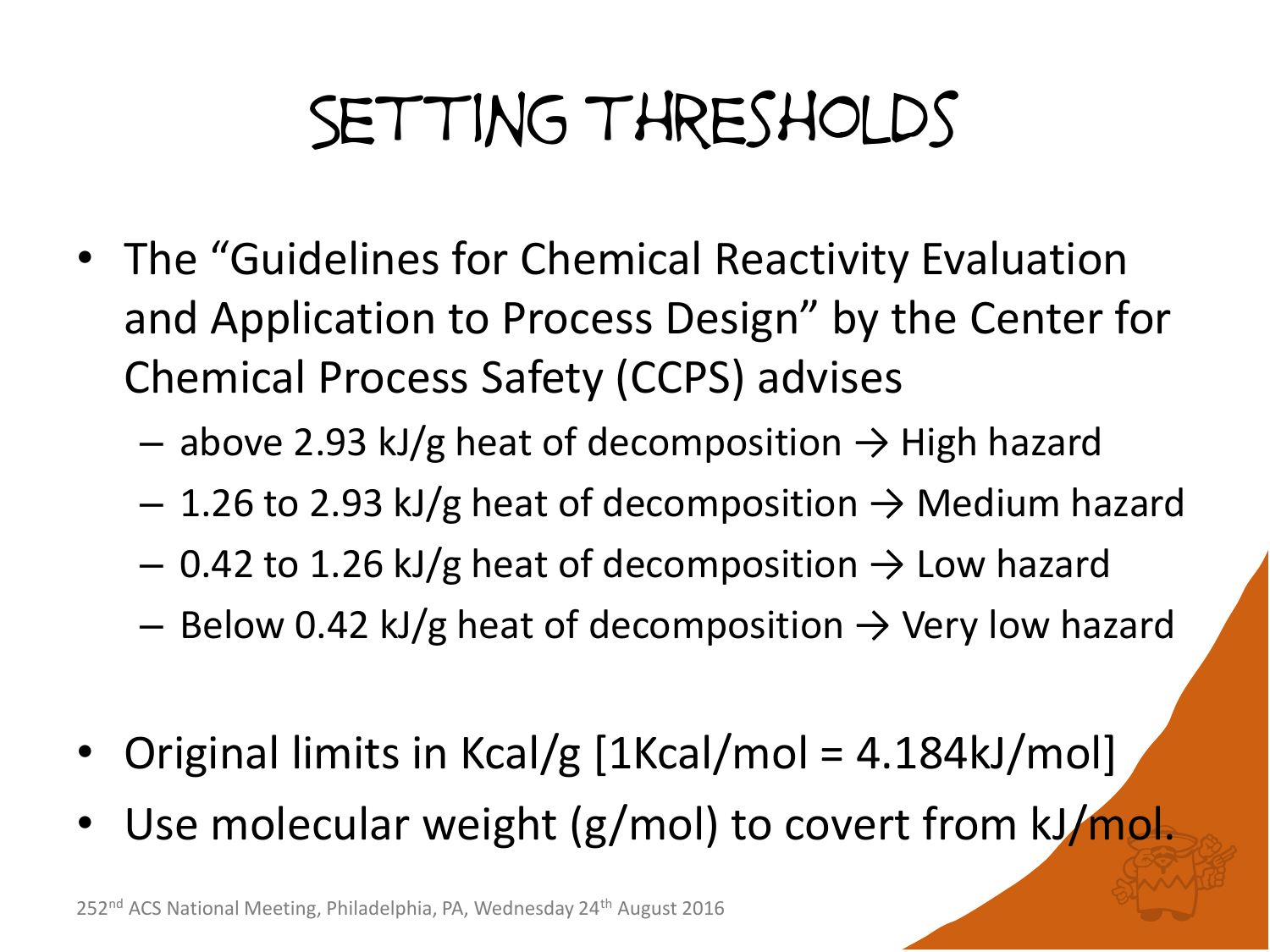## Astm chetah classifications

| <b>Name</b>           | <b>MW</b> | <b>Hf</b> | <b>Hd</b> | <b>Hc</b> | <b>Hazard</b> |
|-----------------------|-----------|-----------|-----------|-----------|---------------|
| Hexane                | 86.18     | $-199.4$  | 2.31      | $-44.63$  | Very low      |
| Acetone               | 58.08     | $-250.0$  | 0.16      | $-28.45$  | Very low      |
| Acetic acid           | 60.05     | $-483.9$  | 0.04      | $-13.06$  | Very low      |
| p-Nitroaniline        | 138.12    | $-5.6$    | $-3.44$   | 22.28     | Medium*       |
| 2,4-Dinitrophenol     | 184.11    | $-235.5$  | $-4.54$   | $-14.16$  | High          |
| 2,4,6-Trinitrotoluene | 227.13    | $-63.2$   | $-5.40$   | $-14.50$  | High          |
| Picric acid           | 229.10    | $-217.9$  | $-5.35$   | $-10.93$  | High          |
| Nitroglycerin         | 227.09    | $-370.0$  | $-6.22$   | $-6.22$   | High          |

 $H_f$  Heat of Formation (kJ/mol)  $H_d$  Heat of Decomposition (kJ/g)  $H_c$  Heat of Combustion (kJ/g)

252<sup>nd</sup> ACS National Meeting, Philadelphia, PA, Wednesday 24<sup>th</sup> August 2016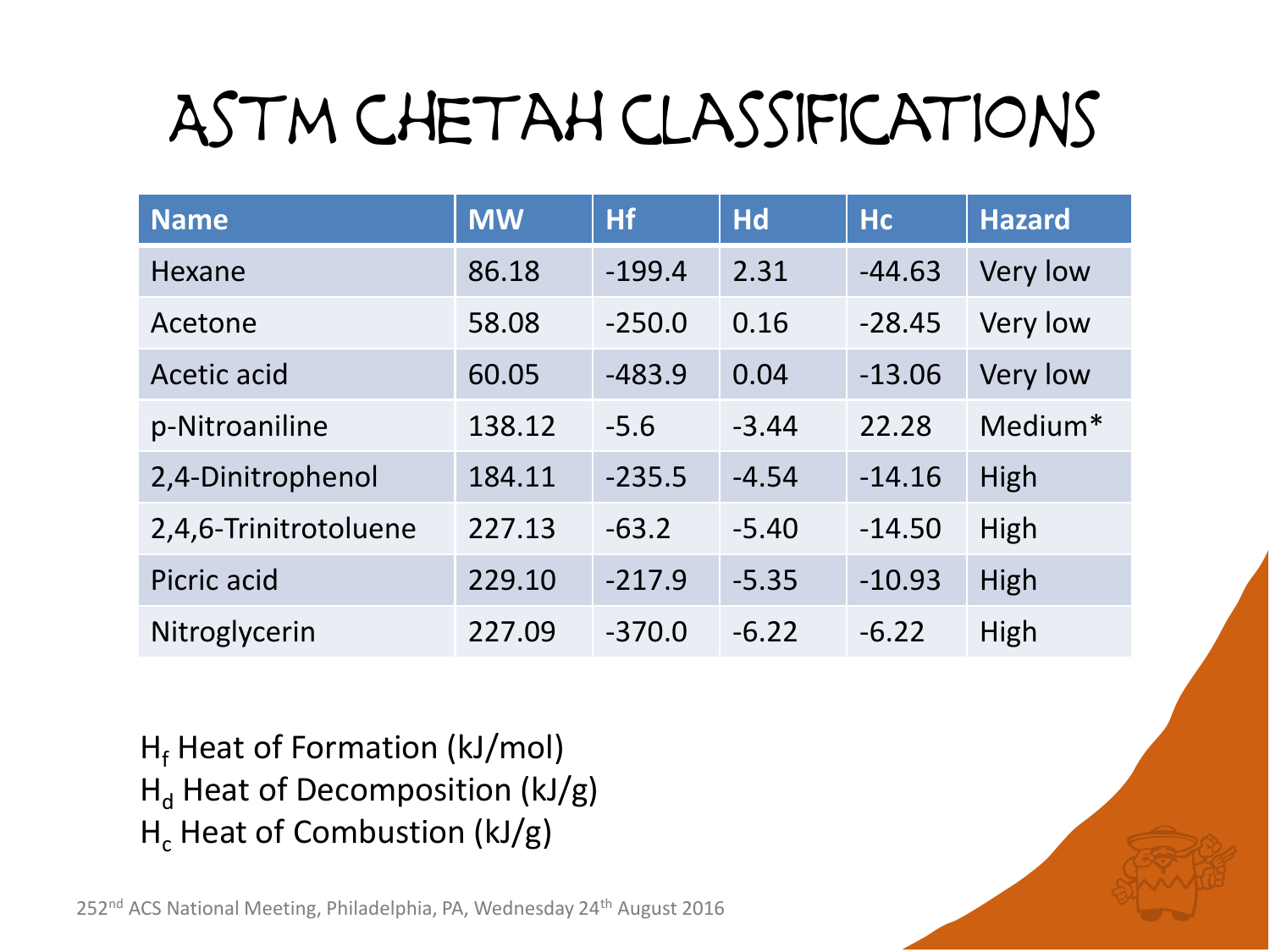## Accounting for scale

- Clearly the scale of a reaction influences the chemical hazard associated with a reaction.
- This also allows us to unify safety thresholds between process development and MedChem R&D.
- Fortunately, having thresholds specified in kJ/mol or kJ/g allows us to account for quantities.
- Hence, safety thresholds are in energy (Joules).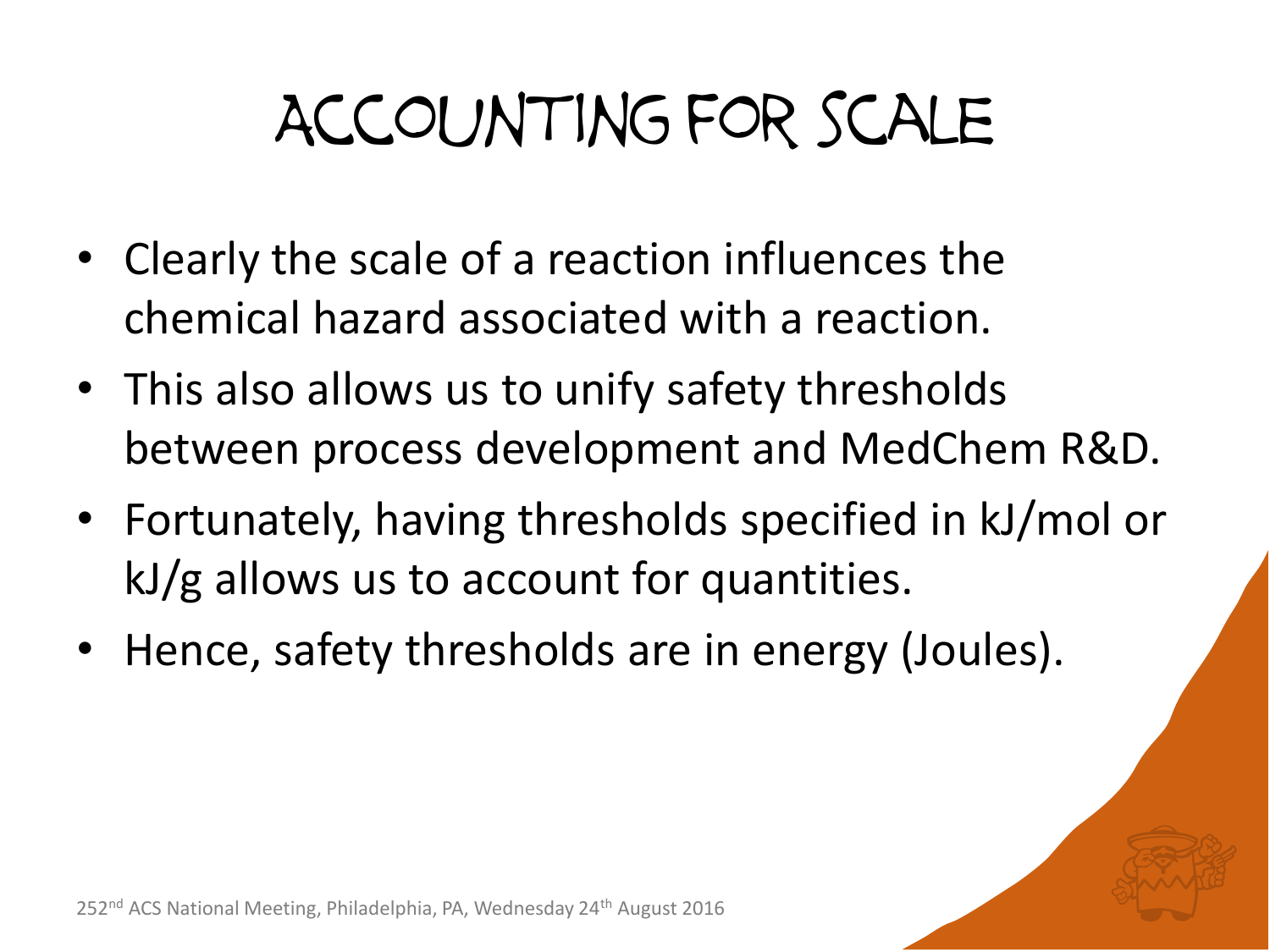#### Structures aren't enough

| Material Properties            |                |                    |            | Chemistry      |  |       | Planned Amount |                            | Actual Amount |                | Density |              | Strenath |                               | Calculated Amounts (Planned) |     |              |      | Calculated Amounts (Actual) |                   |                   |                             |          | Actual Yield      |       |
|--------------------------------|----------------|--------------------|------------|----------------|--|-------|----------------|----------------------------|---------------|----------------|---------|--------------|----------|-------------------------------|------------------------------|-----|--------------|------|-----------------------------|-------------------|-------------------|-----------------------------|----------|-------------------|-------|
| Name                           | Class          | Phase              | <b>IMW</b> | Lot Number     |  | LR SC | Value Units    |                            | Value         | Units          | Value   | <b>Units</b> | Value    | Units                         |                              | InL | mmoles equiv |      | moles/mol-pure-LR           |                   | mL.               | mmoles                      | equiv    | moles/mol-pure-LR |       |
| <b>Acetic Acid</b>             | Chemical       | Liguid             | 60.05      | 61780705001730 |  |       |                | equiv (molar) 5            |               | equiv (molar)  | 1.048   | a/mL         | 100.00   | wt/wt% 1.26 1.20              |                              |     | 20.99        | 5.00 | 5.00                        |                   | 1.26 1.20         | 20.99                       | 5.00     | 5.00              | n/a   |
| 30% Hydrogen Peroxide in water | Chemical       | Liquid             | 34.01      |                |  |       |                | equiv (molar)   10         |               | equiv (molar)  | 1.105   | a/mL         | 30.00    | wt/wt% 4.76 4.31 41.97        |                              |     |              |      | $10.00$ $10.00$             |                   |                   | $ 4.76 $ $ 4.31 $ $ 41.97 $ |          | 10.00 10.00       | nía   |
| Sodium Iodide                  | Chemical       | Solid              | 149.89     |                |  |       | 0.05           | $ $ equiv (molar) $ 0.05 $ |               | leguiv (molar) |         | a/mL         |          | 100.00 wt/wt% 0.03 0.03 0.21  |                              |     |              | 0.05 | 0.05                        | 0.03              | 0.03              | 0.21                        | 0.05     | 0.05              | n/a   |
| <b>Fiperidine</b>              | Chemical       | Liguid             | 85.15      |                |  |       |                | equiv (molar) 0            |               | mL             | 0.8608  | a/mL         |          | 100.00 wt/wt% 1.07 1.25 12.59 |                              |     |              | 3,00 | 3,00                        | 0.00 0.00         |                   | 0.00                        | 0.00     | 0.00              | n/a   |
| <b>E</b> Benxoxazole           | Reactant Solid |                    | 119.12     |                |  |       |                | ma                         | 500           | Ima            |         | a/mL         |          | 100.00 wt/wt% 0.50 0.50 4.20  |                              |     |              | 1.00 | 1.00                        | $0.50 \quad 0.50$ |                   | 4.20                        | $1.00 -$ | 1.00              | n/a   |
| Morpholino benzoxazole         | Product        | Solid <sup>1</sup> | 204.23     |                |  |       | 0.86           |                            | 0.7           |                |         | a/mL         |          | 100.00 wt/wt% 0.86 0.86 4.20  |                              |     |              | 1.00 | 1.00                        |                   | $0.70 \quad 0.70$ | 3.43                        | 0.82     | 0.82              | 81.66 |

| <b>Material Properties</b>                  |                   |              |           |                   |  |  |  |  |  |  |  |
|---------------------------------------------|-------------------|--------------|-----------|-------------------|--|--|--|--|--|--|--|
| <b>Name</b>                                 | Class <sub></sub> | Phase        | <b>MW</b> | <b>Lot Number</b> |  |  |  |  |  |  |  |
| Acetic Acid                                 | Chemical          | Liquid       | 60.05     | 61780705001730    |  |  |  |  |  |  |  |
| 30% Hydrogen Peroxide in water<br><b>IE</b> | Chemical          | Liquid       | 34.01     |                   |  |  |  |  |  |  |  |
| Sodium Iodide                               | Chemical          | <b>Solid</b> | 149.89    |                   |  |  |  |  |  |  |  |
| Piperidine<br><b>IB</b>                     | Chemical          | Liquid       | 85.15     |                   |  |  |  |  |  |  |  |
| Benxoxazole                                 | Reactant          | Solid        | 119.12    |                   |  |  |  |  |  |  |  |
| Morpholino benzoxazole                      | Product           | Solid        | 204.23    |                   |  |  |  |  |  |  |  |

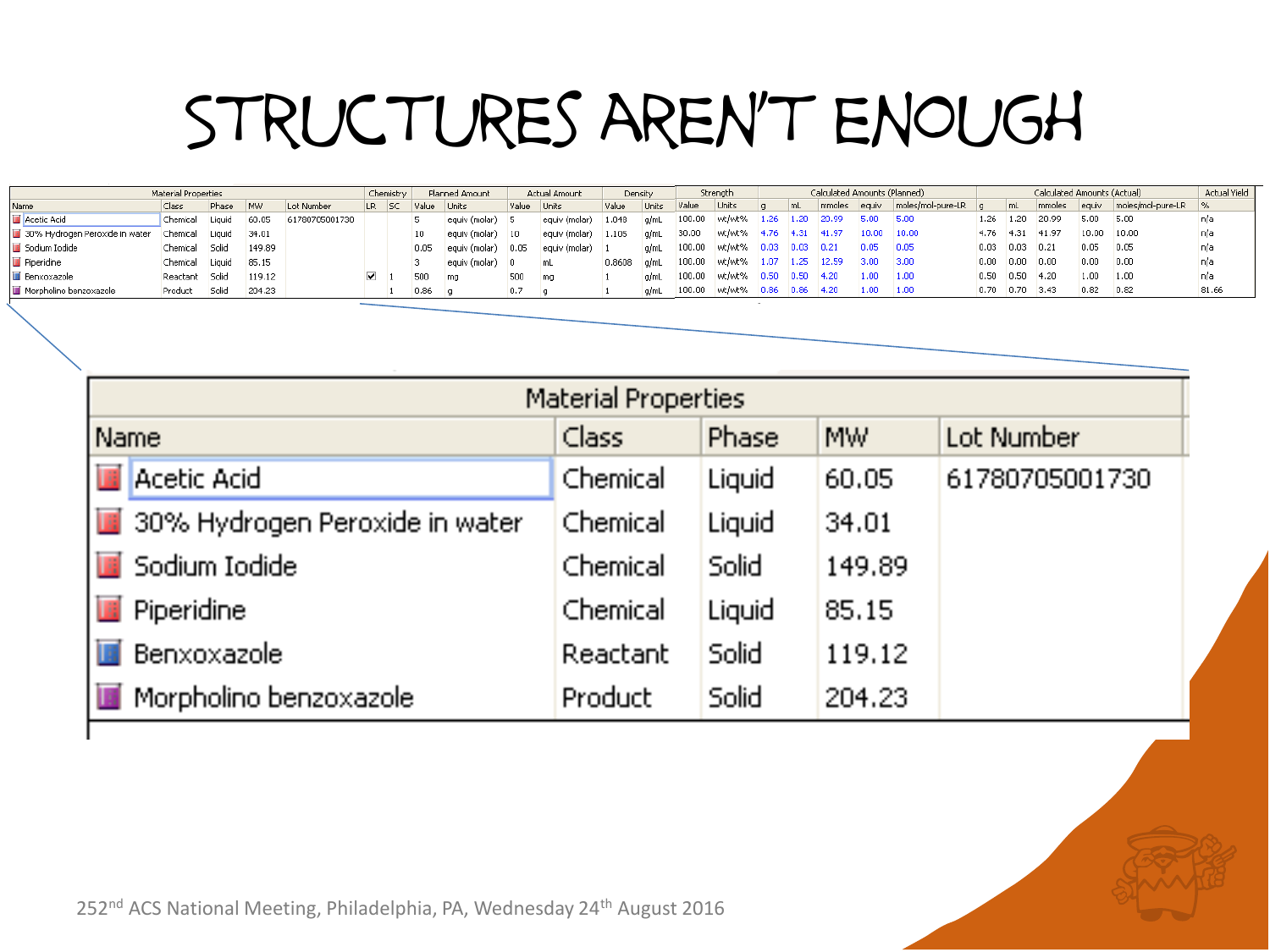#### casandra 2.0 architecture

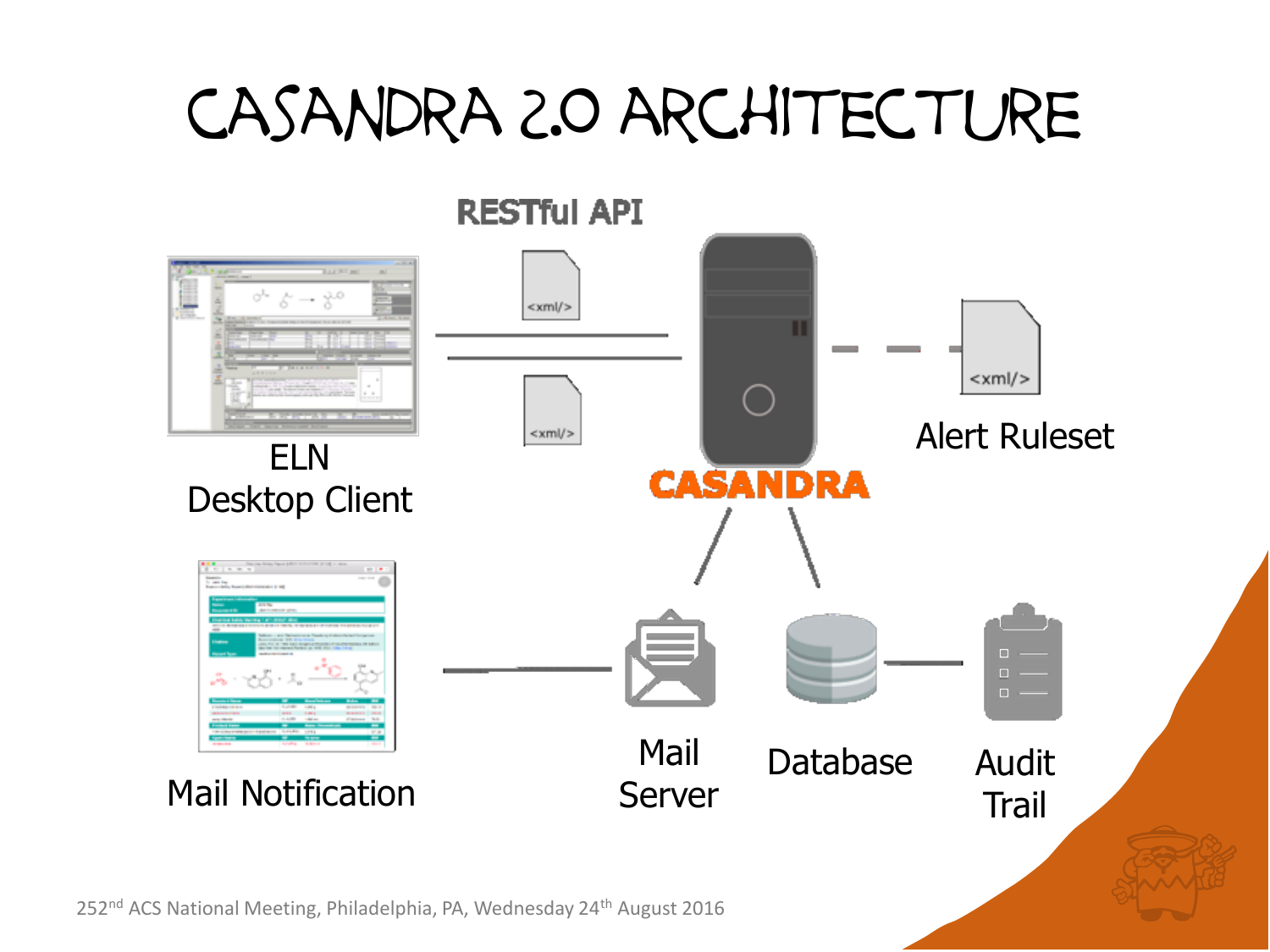## Conclusions/insights

- Currently reviewing algorithms for predicting compound properties (QSAR models).
- However, early results show that the classification of hazardous materials is relatively insensitive to heat of formation of the starting material.
- The chemical hazard reflects the elemental composition rather than it's functional groups.